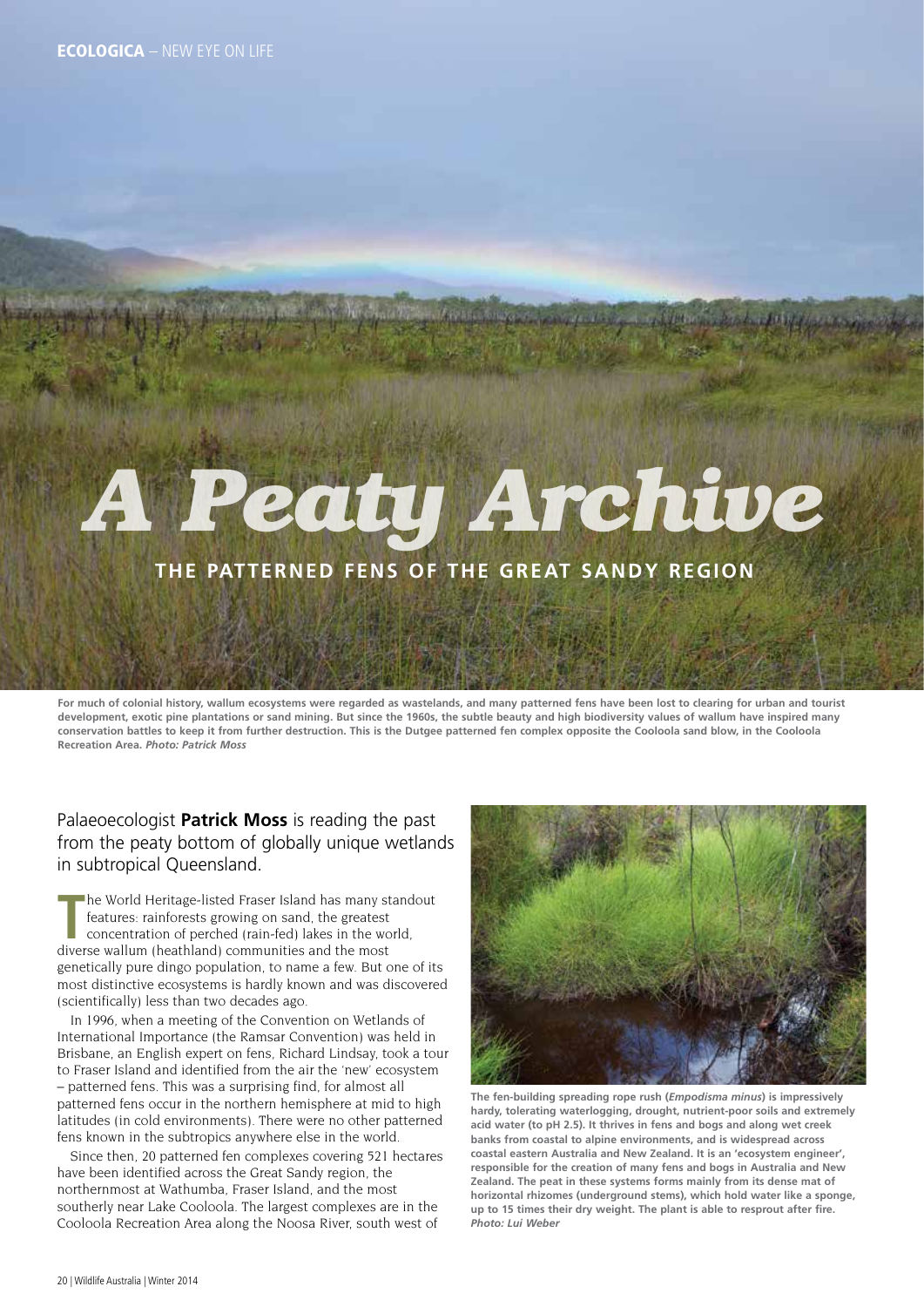#### Fens, mires and peatlands

The Great Sandy region has both types of patterned fens: string-flark (ridge-pool) systems and string mires (also known as 'aapa', a Finnish term). String-flark fens consist of at least ten pools, up to two metres wide and half a metre deep, which are separated from one another by ridge about 50 centimetres higher than the pools. String mires are long parallel channels of water separated by ridges. Both fen

types result from interactions between groundwater and spreading rope rush, the main peat-forming plant in this system.

In most other patterned fens, which are extensive in the mid to high latitudes of the externive in the mid to ingerfatitudes of ses are the main peat-forming plants.

Peat-forming systems include mires (fens and bogs), mangrove swamps and the peat forests of South East Asia. They

cover over three percent of global land area and account for about 60 percent of all wetlands. Over millions of years and under the right conditions, peatlands will turn into lignite coal. Victoria's brown coals, which contain well preserved wood, flower and leaf fossils, were formed 20 to 50 million years ago from extensive peatlands, probably similar to the modern day peat forests of Borneo.



**There are no other patterned fens known in the subtropics anywhere else in the world.**

**The Moon Point or Puthoo fen complex on Fraser Island has string-flark systems (ridges and pools) (in the foreground) and string mires (in the background at top). Groundwater flows from the high dunes (in the far right) and the strings form more or less at right angles to the flow of water.** *Photo: John Sinclair*

**This is a flark in the Moon Point patterned fen complex, showing the dominant plant, spreading rope rush, growing on the ridges.**  *Photo: Patrick Moss*

the township of Rainbow Beach, and at Moon Point on Fraser Island. More recently, patterned fens have been found further south in Noosa National Park, Mooloolah River National Park on the Sunshine Coast, and the northern part of Moreton Island, suggesting they have a close relationship with the wallum community characteristic of this broader region.

Because these fens are globally unique, a distinctive component of the Great Sandy region, and prime habitat for rare wildlife, I have embarked on studies to investigate how they formed, the role of groundwater and vegetation, and the impacts of sea-level changes and fire patterns.

#### **The formation of fens**

In the taxonomy of wetlands, a fen is a form of mire, which is a peat-forming wetland, distinguished from other peat systems – such as mangrove swamps and the peat swamp forests of South East Asia – by lack of a forest canopy. Mires generally derive from mosses or sedges that form peat due to water-logging, which slows their decomposition by creating a highly acidic and oxygen-poor environment. Of mires, there are bogs (fed mostly by rainwater) and fens (fed mostly by groundwater) of many types, depending on where and how they formed: blanket bogs, raised bogs, flat fens, sloping fens and patterned fens among them. Patterned fens also come in varieties: string-flark (ridgepool) systems and string (aapa) mires, both of which can be found in the Great Sandy region (hopefully, the pictures will help you navigate through the quagmire of terms).

Although the fens of the Great Sandy region are unique, patterned fens are by no means rare in the world. They are extensive in the boreal and subarctic region of the northern

hemisphere, possibly linked to the cold conditions that favour the growth of sphagnum moss, a very important peat-forming species. They are much rarer in the southern hemisphere, occurring on the New Zealand South Island, Tierra del Fuego and the Falkland Islands, with some localised examples in the Tasmanian highlands.

It is thought that most patterned fens are formed by biological rather than geological processes in three steps. First, there is a gradual differentiation in the surface of a pre-existing wetland (usually one with sphagnum moss), which leads to peat accumulating at different rates in different places, resulting in a mosaic of flarks (pools) and ridges. These pools eventually coalesce to form large open-water lakes, and the patterned structure disappears.

The process of patterned fen formation in the Great Sandy region is thought to be different but is as yet poorly understood. The fens there do not form large lakes, and they either start within lake systems (vegetation starts growing in a lake, gradually filling it in) or form when highly acidic, anaerobic groundwater differentially affects the growth of fen-forming vegetation, which leads to the production of flarks and ridges or strings and ridges as peat accumulates. Adjacent water bodies (Hervey Bay, Tin Can Bay and the Noosa River) and alterations in sea level affecting the Fraser Island and Cooloola freshwater lenses may also be influential by affecting the groundwater that feeds the fens.

The main plant responsible for the patterned fen complexes in south east Queensland, forming the ridges and base of the flarks and strings, is the spreading rope rush or wire rush (*Empodisma minus*). Well adapted to life in low-nutrient and oxygen-poor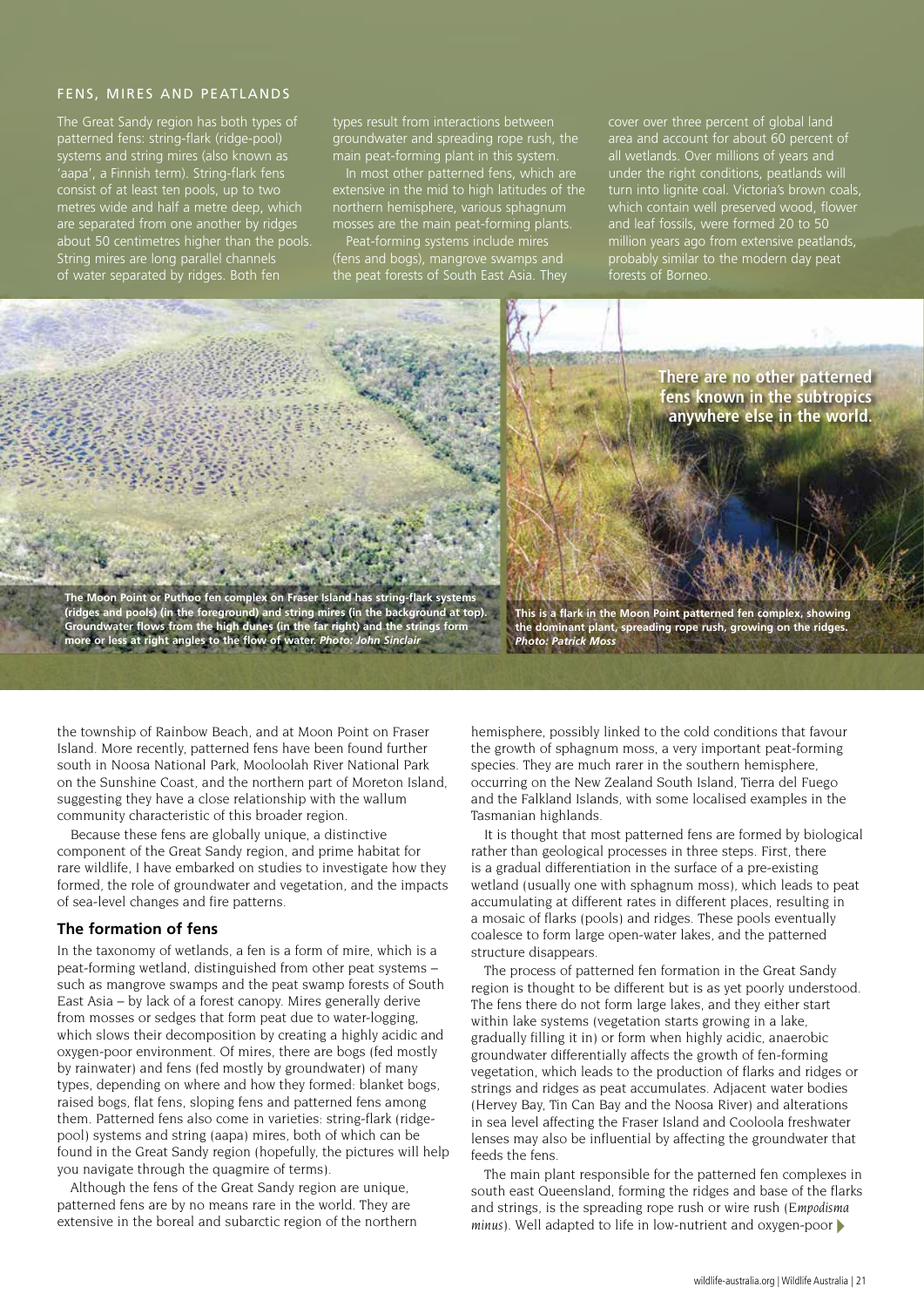

**The wallum of southern Queensland and northern New South Wales, which hosts the world's only known subtropical patterned fens, is celebrated for its wildflowers. Besides the main fen-forming plant – spreading rope rush – other important or common fen plants include lemon scented tea tree, sprengelia (***Sprengelia sprengeloides***, below right), common sundew, red fruit saw sedge, pouched coral fern, coral fern, willow guinea flower, coral heath (***Epacris microphylla***, shown below left) and swamp bankia (***Banksia robur***, shown above). All are adapted to low nutrient, acidic, waterlogged conditions. The fens provide habitat for some distinctive birds, such as the eastern ground parrot and Lewin's rail, and probably for several migratory waders. The New Holland honeyeater shown in the swamp banksia is an occasional visitor lured by nectar.** 



habitats, it grows as wiry clumps to about 30 centimetres high and has a dense layer of fine roots and rhizomes to a depth of about 10 centimetres, which decay into peat at the base of the root layer. Because fen water is highly acidic (a pH of 4.3 to 4.8) and low in oxygen, decomposition is slow. Initial research suggests it takes 50 to 100 years for the plant roots to decay into a fresh peat (in which the root structures are still present) and several hundred years to form a decomposed peat (an organic rich black soil with little or no plant structure). Peat in some of the Great Sandy fens is probably more than five metres deep, suggesting considerable age.

Fire occurs within patterned fen complexes – every seven to 15 years on average since 1977 at Moon Point. The main impact appears to be reduced vegetation cover. While peat fires overseas are the cause of great concern because they can burn for months and release huge volumes of greenhouse gases, it seems the rhizomes of spreading rope rush prevent ignition and protect the base of the fen from damage, facilitating postfire regeneration of the fen vegetation. Aerial photographs back to 1958 show that the patterned fen complexes have been extremely stable for decades, although it appears that the forest around some of the fen complexes has thickened.